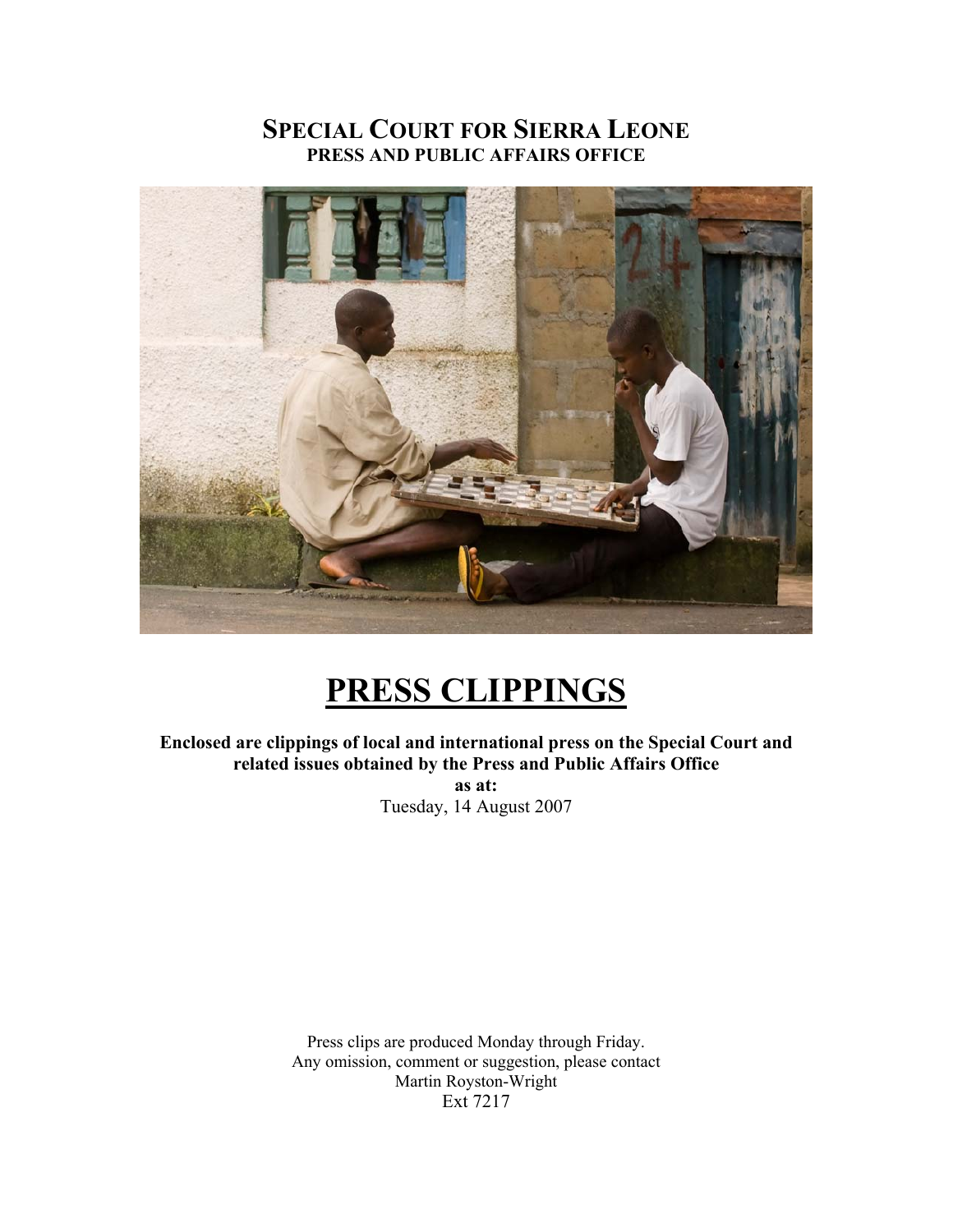| <b>International News</b>                                                                   |           |
|---------------------------------------------------------------------------------------------|-----------|
|                                                                                             |           |
| Trial of Liberia's Taylor Delayed Again / Reuters                                           | Page 3    |
|                                                                                             |           |
| Taylor Trial May Not Begin Before January / Rapaport News                                   | Page 4    |
|                                                                                             |           |
| War Crimes Trial Postponed / Radio New Zealand                                              | Page 5    |
|                                                                                             | Page 6    |
| Trial to Be Postponed Again, Defense Counsel Asks for Adjournment / Trial of Taylor Website |           |
|                                                                                             | Pages 7-8 |
| UNMIL Public Information Office Media Summary / UNMIL                                       |           |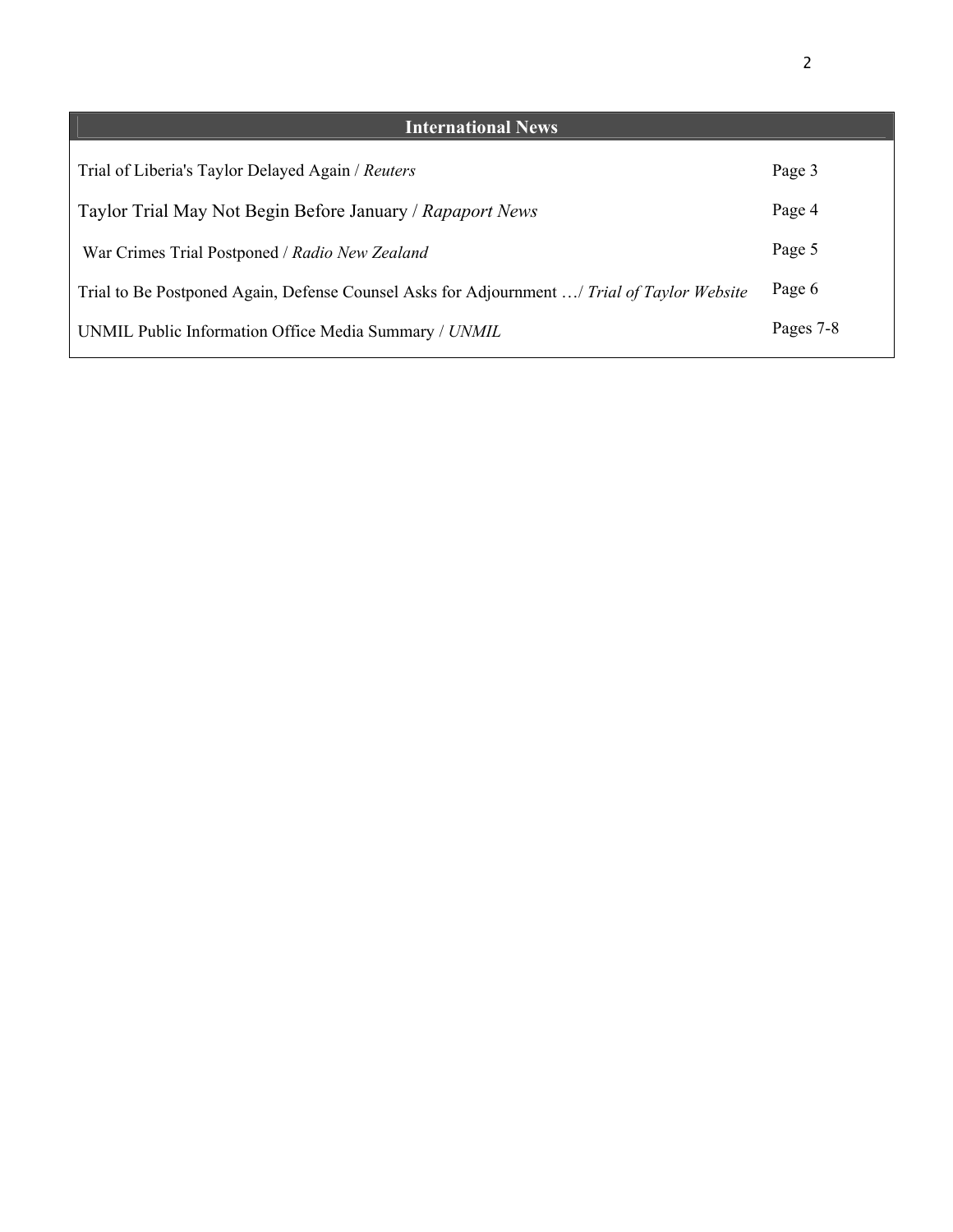Reuters Monday, 13 August 2007

#### **Trial of Liberia's Taylor delayed again**

AMSTERDAM (Reuters) - The war crimes trial of former Liberian President Charles Taylor has been postponed again after his new defense team asked for a delay until January 2008 to prepare fully, a court spokesman said on Monday.

The trial was due to resume on August 20, but the court will now meet then to decide how to proceed and judges are expected to set a new date for the case to continue, the spokesman added in a statement.

Taylor, accused of instigating murder, rape and mutilation in a quest for diamonds during the West African country's civil war, boycotted the opening of his trial in June in a dispute over the resources allocated his defense.

Lengthy legal wrangling ensued and more funds were eventually made available to Taylor. A new defense team was appointed last month.

The Special Court for Sierra Leone was set up with United Nations backing to try some of those deemed most culpable for crimes against humanity in the country's 1991-2002 war.

Drugged up rebels and militia fighters, often only children themselves, killed, raped and maimed men, women and children.

Taylor's trial is being held in The Hague because of fears it could spur instability if held in Freetown, Sierra Leone. On Saturday, the country held its first elections since the departure of U.N. peacekeepers two years ago.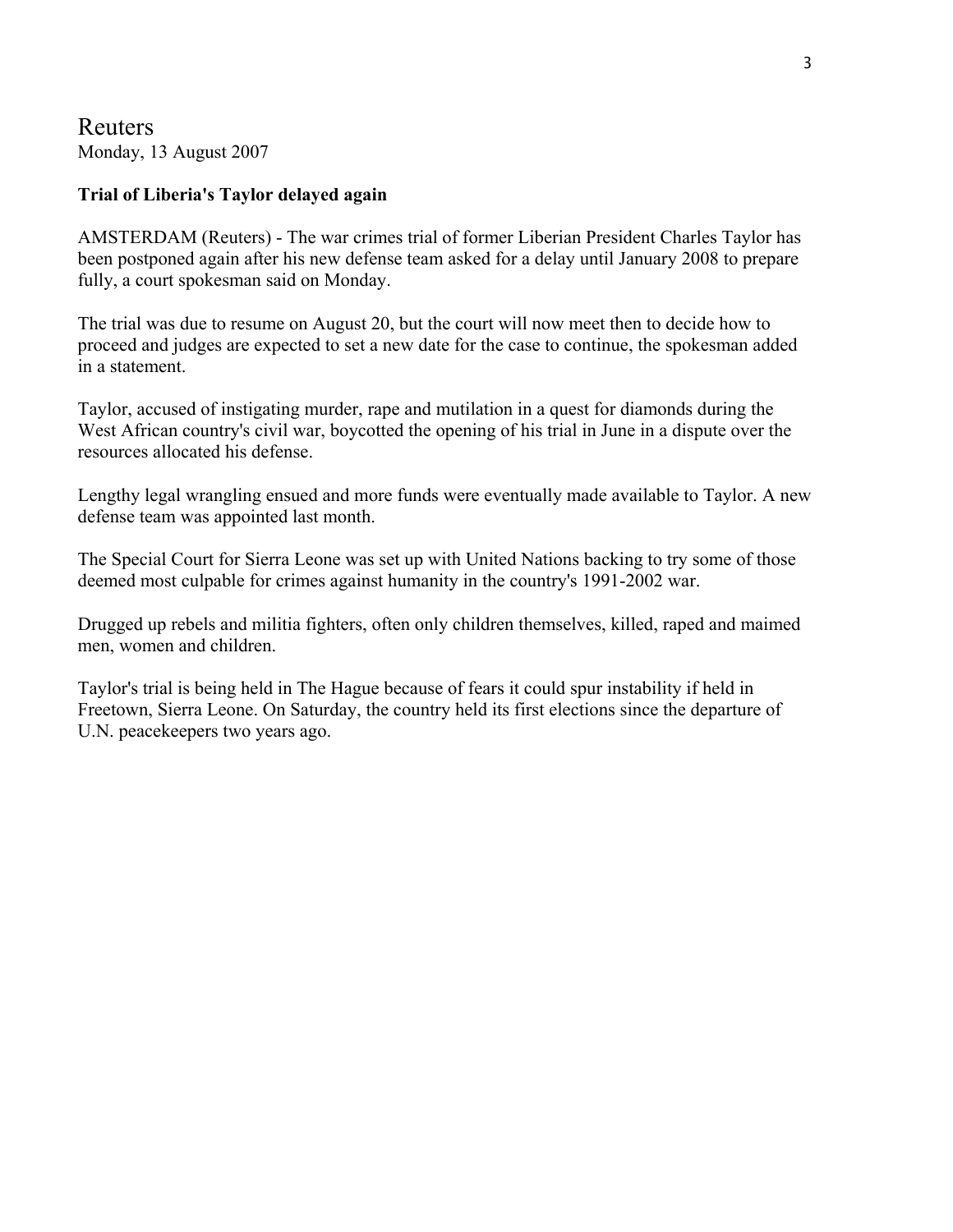## Rapaport News Monday, 13 August 2007

### **Taylor Trial May Not Begin Before January**

#### By Avi Krawitz Posted

RAPAPORT... The trial of former Liberia President Charles Taylor could be delayed into January 2008, the Special Court for Sierra Leone at The Hague stated on Monday (August 13, 2007) after Taylor's new defense team requested a postponement to give it time to prepare the case.

The court's press and outreach officer Solomon Moriba told Rapaport News it was impossible for the trial to proceed as scheduled on August 20, and that a "status conference" would be held on that date instead to decide when the trial would commence.

"The new defense team has requested additional time to become familiar with the case, and they are asking for an adjournment until January 7, 2008," Moriba said. "The actual date will be decided by the trial chamber, probably during the status conference."

Taylor initially boycotted the trial, which has been plagued by delays since it was slated to start in June, and fired his legal team over concerns he would not receive a fair trial.

London-based attorney Courtenay Griffiths subsequently accepted an offer to defend him and immediately requested a postponement to give him time to read through documentation surrounding the case.

The trial is the most high profile case surrounding Sierra Leone's decade long civil war in which diamonds were used to fund arms. Taylor was allegedly involved in arming, training and controlling the Revolutionary United Front -- a group responsible for the mass mutilations, rape, and murder synonymous with the war. Taylor faces 11 charges of war crimes and crimes against humanity for his role in the conflict.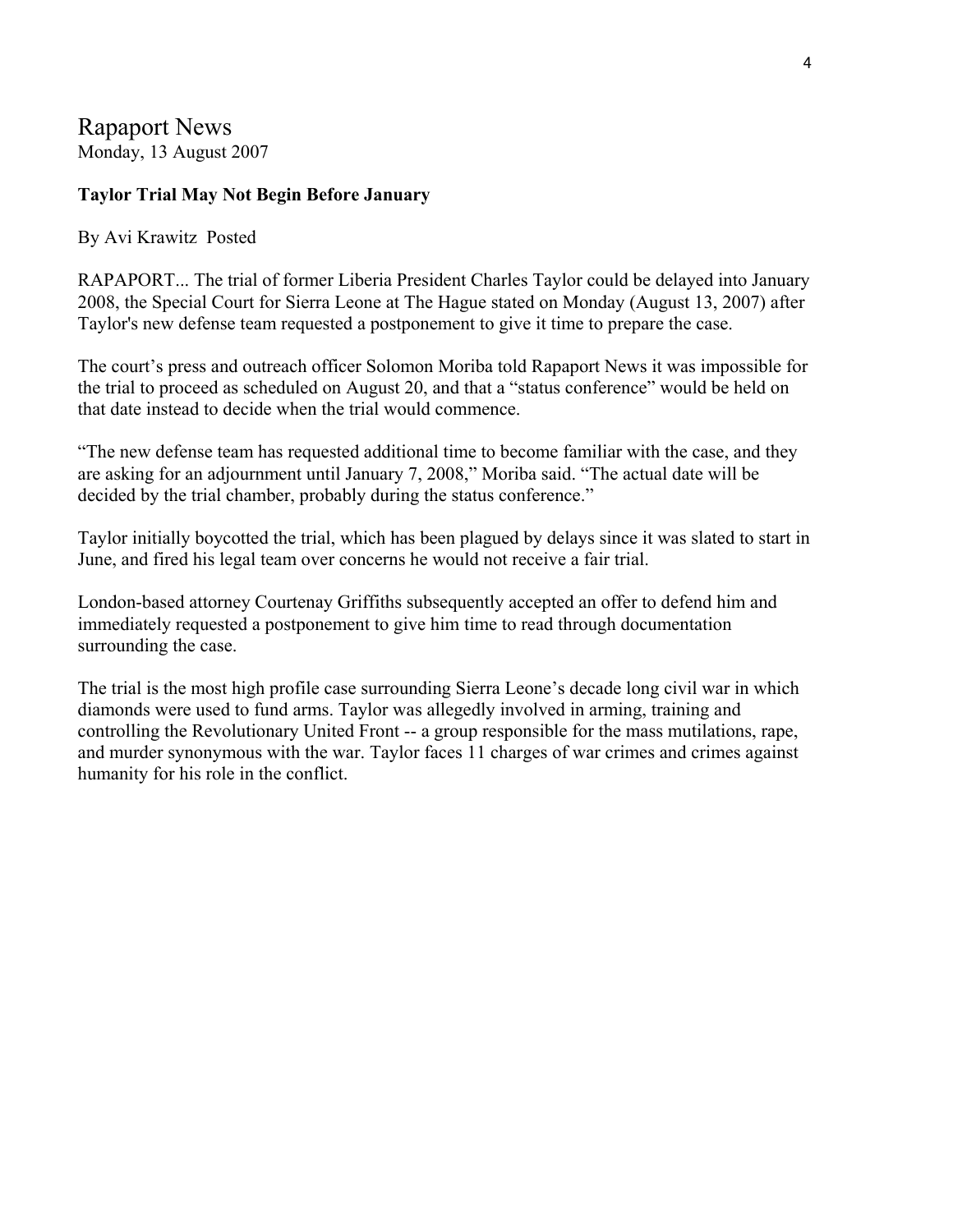# Radio New Zealand

Tuesday, 14 August 2007

## **War crimes trial postponed**

The war crimes trial of the former Liberian President, Charles Taylor, has been postponed again, after his new lawyers asked for a delay until January to prepare.

The trial in the UN-backed Special Court for Sierra Leone was due to resume in a week.

A spokesperson says judges will meet then and are expected to set a new date.

Taylor is accused of instigating murder, rape and mutilation in neighbouring Sierra Leone in a quest for diamonds during a civil war from 1991 until 2002. He boycotted the opening of the trial in June in a dispute over the resources allocated to his defence.

A new defence team was appointed last month.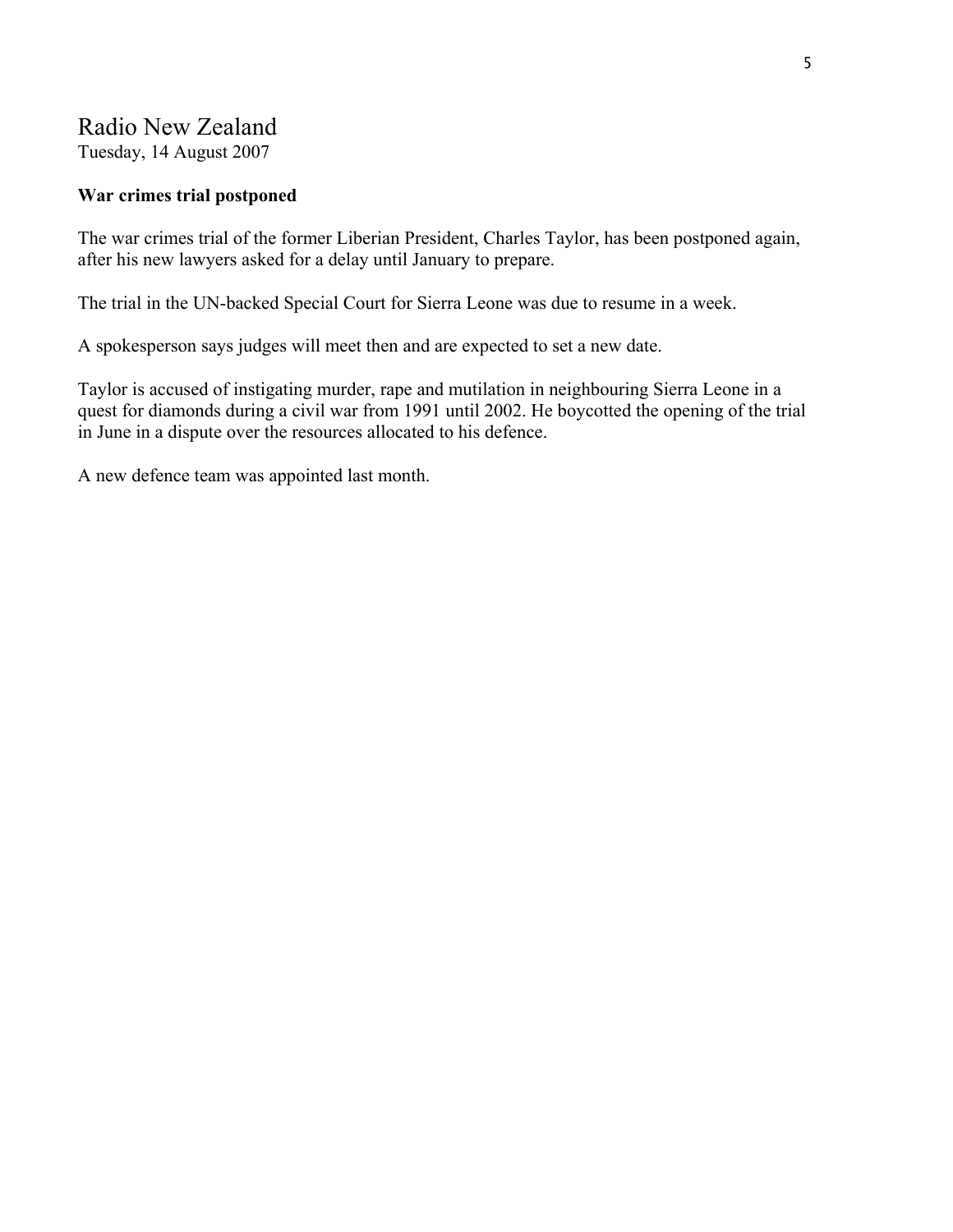# Trial of Charles Taylor Website

Monday, 13 August 2007

## **[Trial to be Postponed Again, Defense Counsel Asks for Adjournment Until January 2008](http://charlestaylortrial.org/2007/08/13/trial-to-be-postponed-again-defense-counsel-asks-for-adjournment-until-january-2008/)**

The Court announced today that the trial will not proceed on August 20 as originally scheduled, but it will hold a status conference on that date at 11 a.m. during which the length of the delay will likely be decided. This announcement follows a [motion](http://charlestaylortrial.files.wordpress.com/2007/08/d-delay.pdf) by the new defense team requesting adjournment of the trial until January 7, 2008, to allow "adequate time and facilities for the preparation of [Taylor's] defence, as required by Article 17 of the Statute of the Special Court of Sierra Leone."

 The Prosecution filed a response to this motion, indicating that the defence had established good cause for a reasonable delay to allow time to prepare, but leaving the duration of the delay to the Court's discretion. We will be posting live from the Hague on August 20 to provide an update on the Court's decision.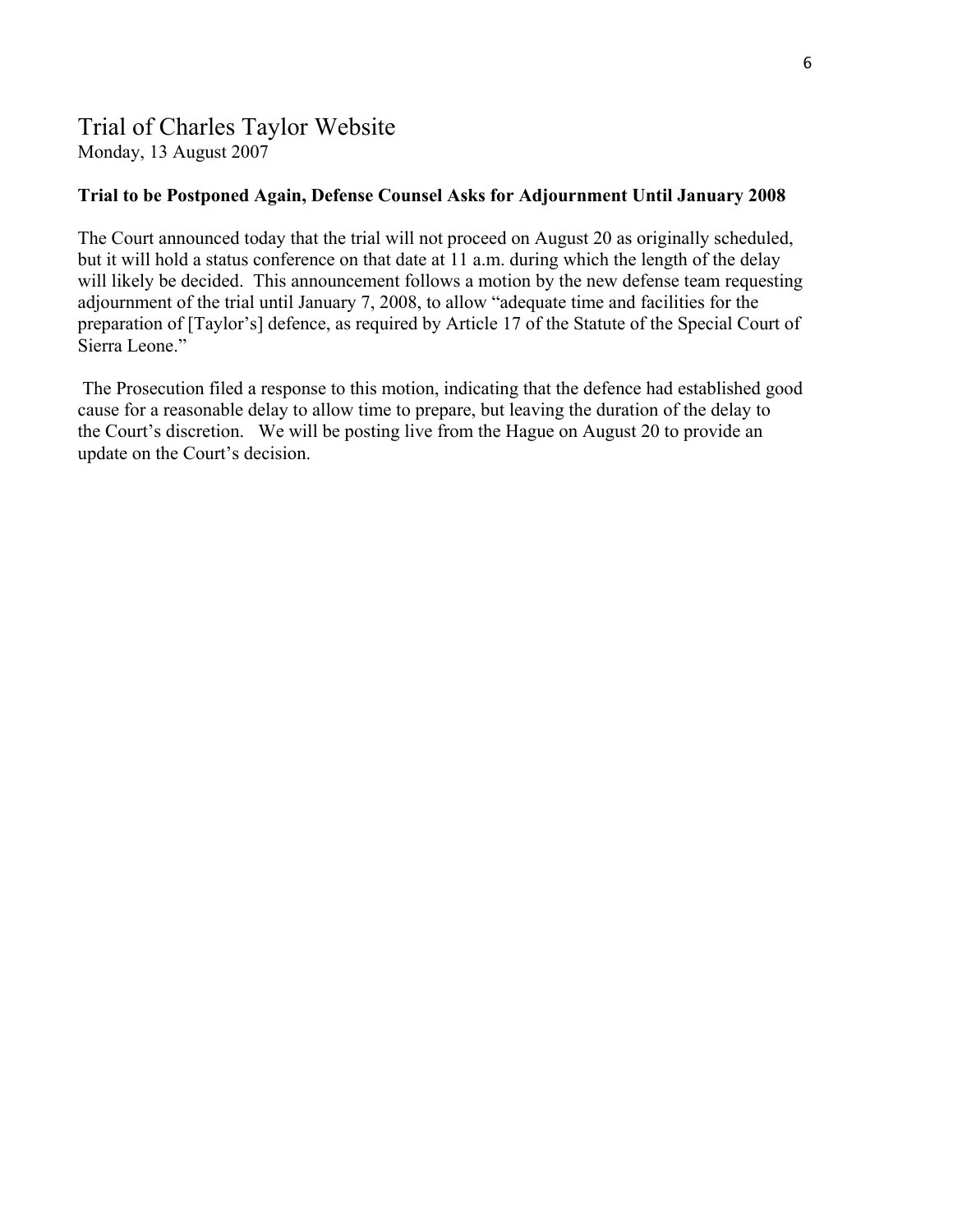

United Nations Mission in Liberia (UNMIL)

## **UNMIL Public Information Office Media Summary 13 August 2007**

*[The media summaries and press clips do not necessarily represent the views of UNMIL.]*

## **International Clips on Liberia**

# **Liberian police chief sanctioned after Monrovia port battle**

MONROVIA, Aug 10, 2007 (AFP) - Liberian police chief Beatrice Munnah Sieh has been put on probation and will undergo training abroad after a violent clash between police and security staff at Monrovia port, an official said Friday.

# **International Clips on West Africa**

# **Elections Coincide With Prophet's Appointment Anniversary**

Aug 10, 2007 (The Independent/All Africa Global Media via COMTEX) -- The elections in Sierra Leone scheduled for August 11 have coincided with the prophetic appointment of Muhammad, the founder of Islam. The 27 of Rajab of the Islamic calendar this year falls on August 11.

# **Sierra Leone readies for defining vote**

FREETOWN, Aug 9, 2007 (AFP) - Sierra Leoneans will on Saturday vote in presidential and legislative elections expected to see the West African country turn the page on its decadelong civil war fuelled by "blood diamonds". The elections are only the second since the country emerged from one of the most brutal wars in modern history and the first Sierra Leone is organizing after the departure of some 17,500 UN peacekeepers in 2005.

## **Local Media – Newspaper**

#### **President Reprimands Police Inspector-General**

*(The News, The Informer, The Analyst, The Inquirer, Public Agenda, Daily Observer, Heritage and National Chronicle)*

• Addressing a news conference yesterday, Presidential Press Secretary, Mr. Cyrus Badio announced that President Ellen Johnson Sirleaf placed Liberia National Police Inspector-General Beatrice Munnah Sieh on probation and asked her to undergo a month's training in leadership and strategic management abroad.

#### **Beninoise President and SRSG Hold Talk on National Security**

*(The Analyst, The News, The Informer, Daily Observer, Heritage and National Chronicle)* 

• During a meeting of the President of Benin, Dr. Boni Yayi and the Special Representative of the Secretary-General, Mr. Alan Doss Wednesday, President Yayi thanked UNMIL for helping to restore peace to Liberia and hoped the Mission will continue its engagement with President Ellen Johnson Sirleaf and her Government. For his part, Mr. Doss assured that the Mission will remain in Liberia until the Country's security forces were adequately ready to protect the State.